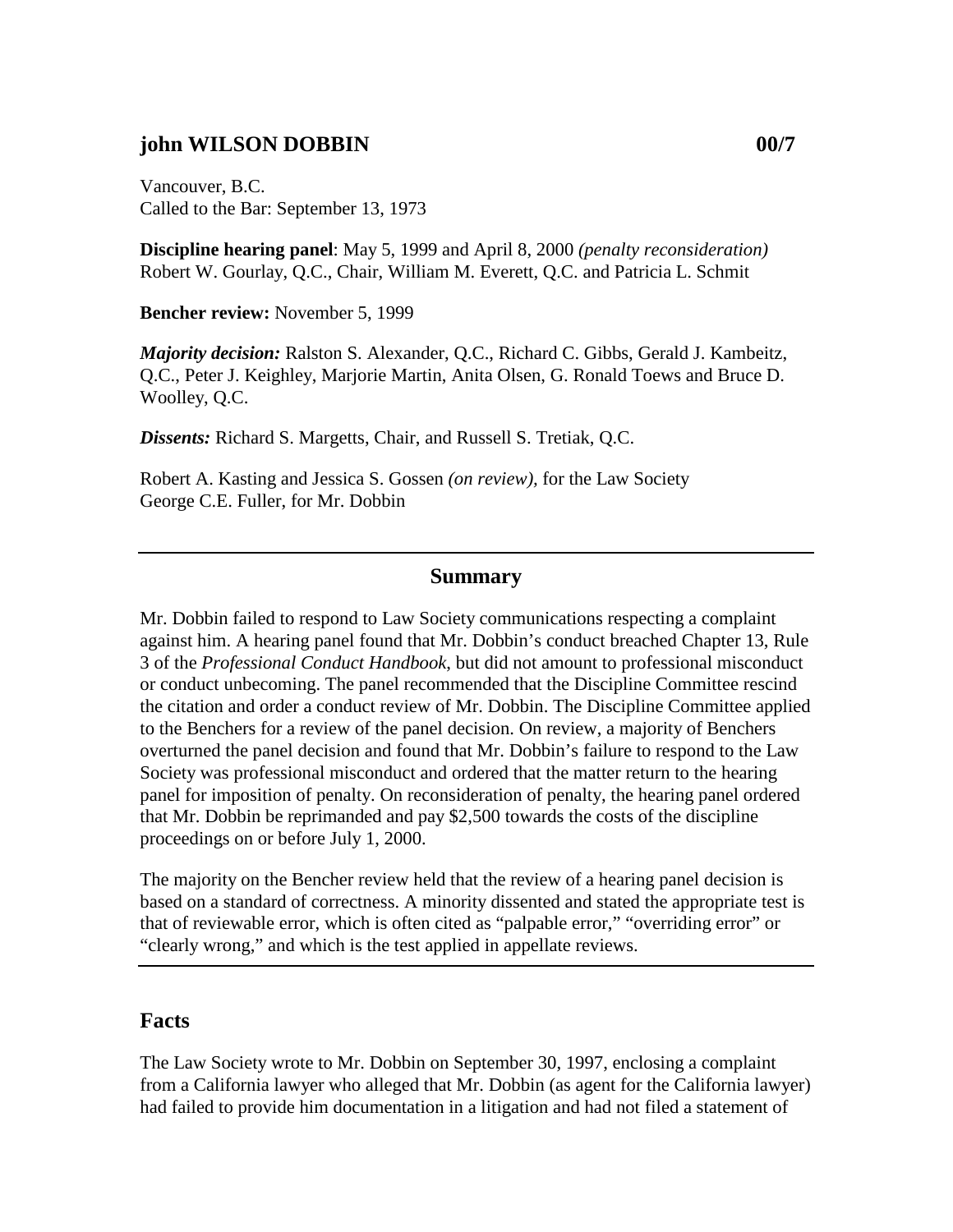claim. The Law Society requested Mr. Dobbin's response to this complaint. The Law Society sent Mr. Dobbin reminder letters on October 15 and 30 and on November 14. Having received no response, the Society called his office on November 20 and Mr. Dobbin said he would send a reply the next day. He wrote to the Law Society on November 21 and stated that he would file a statement of defence for the California lawyer once there were arrangements for the payment of his fees and disbursements.

The Law Society wrote again on March 17, 1998 to request the file from Mr. Dobbin in order to review what payment issues were under active discussion between Mr. Dobbin and the California lawyer. The Society sent reminder letters on April 17 and 27 and May 11 and called Mr. Dobbin on May 19. Mr. Dobbin said he was just back in the office following the death of his brother-in-law and would call back that afternoon, but he did not. The Law Society wrote again on June 4, 1998, noting that a referral to the Discipline Committee would be held over because of the death in Mr. Dobbin's family but in the absence of a substantive response would be referred in July. Mr. Dobbin did not respond.

A citation was issued against Mr. Dobbin in September, 1998.

# **Decision**

The hearing panel determined that Mr. Dobbin did not respond adequately to communications from the Law Society between March 17 and June 4, 1998, which Mr. Dobbin admitted in his evidence. The panel found that a sudden death in his family was a relevant factor and noted that Mr. Dobbin also invited a review of his file by the Law Society staff lawyer investigating the complaint. His failure did not amount to professional misconduct, conduct unbecoming or breach of the *Act* or Rules, but was a serious action in breach of Chapter 13, Rule 3 of the *Professional Conduct Handbook,*  which states "A lawyer shall reply promptly to any communication from the Law Society."

The hearing panel noted that section 38(4)(c) of the *Legal Profession Act* permitted disposition of the citation as the panel considered proper. The panel ordered that the citation be referred to the Discipline Committee, with the panel's recommendation that the citation be rescinded and a conduct review be held.

The Discipline Committee directed that the panel's decision be referred to the Benchers for review pursuant to section 47 of the *Act.*

## **Bencher review**

### *Majority reasons*

In considering the scope of a review under section 47(3) the majority of the Benchers determined that the proper standard for review is correctness, with the sole exception of deference to a hearing panel's advantage in making findings of fact from controverted sworn evidence. The majority declined to adopt a standard of deference to the hearing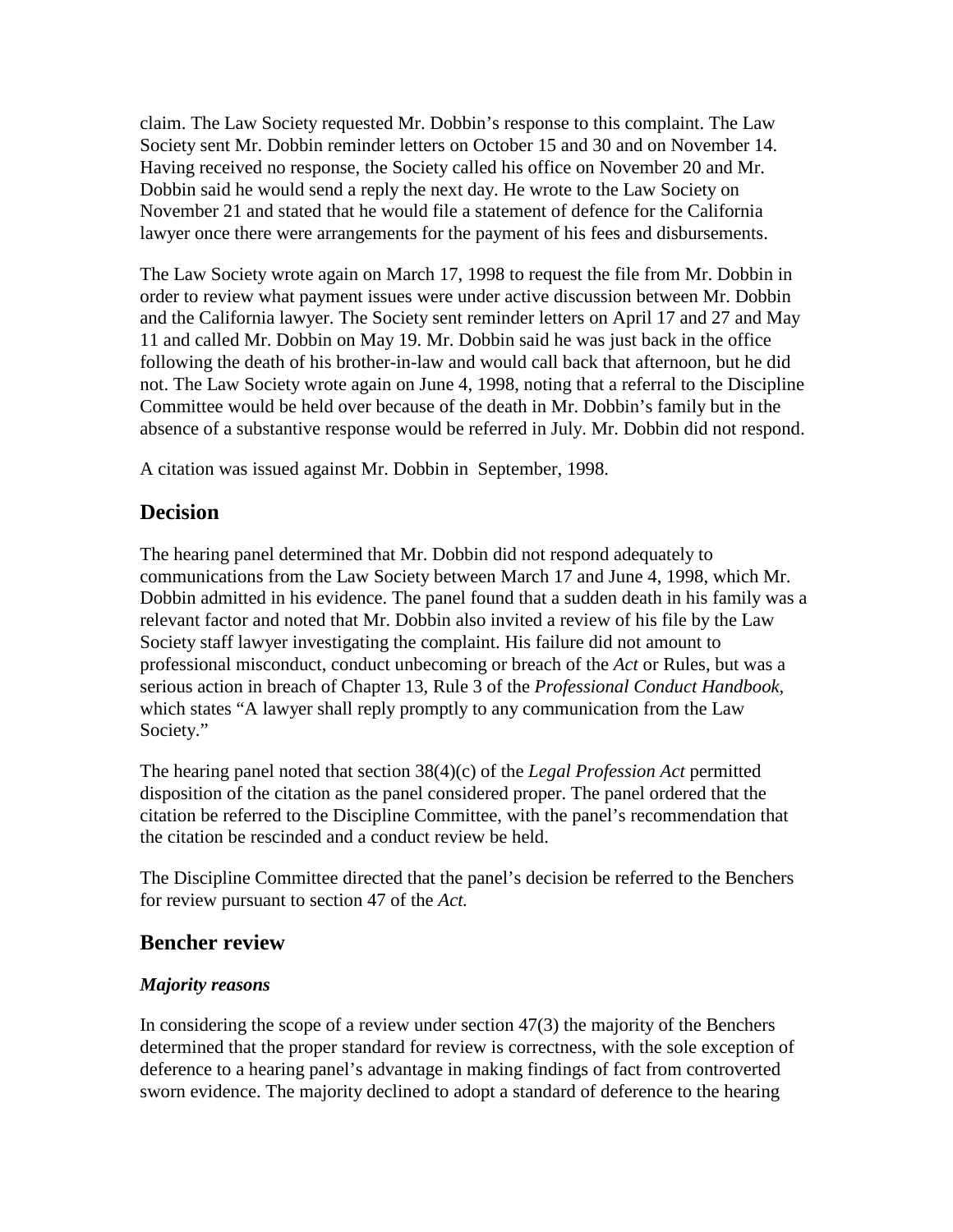panel's exercise of judgement or discretion, as may be applied by courts of appeal reviewing triers of fact in certain circumstances. The majority noted a difference in function between the Benchers and the courts of appeal.

The majority noted that Mr. Dobbin failed to respond to five letters and a telephone call from the Law Society in the 11 weeks between March 17 and June 4, 1998. His position that he had answered all the concerns in his letter of November 21, 1997 was untenable. In that letter Mr. Dobbin noted that he had reviewed his file with a Law Society lawyer on an earlier practice review and that he would proceed on behalf of the California lawyer once payment arrangements had been made. The majority noted that, in the March 17 letter, the Law Society requested Mr. Dobbin's file to probe his position that his delay related to lack of an arrangement over fees and disbursements. Mr. Dobbin never provided the file to the Society and there was, in fact, no evidence that he had even broached the subject of fees with the California lawyer or that his taking action depended on payment arrangements. The majority noted that two years after the Law Society received the complaint, it still lacked basic information about the case because of Mr. Dobbin's intransigence. The majority stated that the duty to reply to the Law Society is at the heart of the regulation of the practice of law.

While the majority further noted that Mr. Dobbin was away from practice for up to three weeks in April, 1998 because of the death of his brother-in-law, this did not explain his failure to respond or make arrangements to defer matters over the entire period. He had not responded by the date of the citation in September, 1998 or the date of the hearing or review in 1999.

The hearing panel's decision could not be sustained. The majority found that Mr. Dobbin's conduct amounted to professional misconduct and ordered that the matter be referred back to the panel for a determination of penalty.

#### *Dissenting reasons*

Mr. Tretiak dissented from the majority decision. He found the standard of correctness applied by the majority is a departure from the law of appellate review, was unsupported by policy considerations relating to certainty, comity and finality and represented a radical departure in Bencher jurisprudence. The appropriate test, and that applied in most past Bencher reviews, is that of "reviewable error," which is often cited as "palpable error," "overriding error" or "clearly wrong." A Bencher review is a review on the record, with the power for Benchers to hear new evidence. Nothing in section 47 authorizes the Benchers to substitute for the hearing panel's discretion where no new evidence has been called.

Mr. Margetts agreed with Mr. Tretiak's dissent. He further observed that section 38(4)(c) expressly permits a panel to "make any other disposition of the citation that it considers proper." This section is intended to give a panel utmost flexiblity in considering an appropriate resolution. In this case, the panel took an action (recommending a citation rescission and a conduct review) that might be the administrative equivalent of a